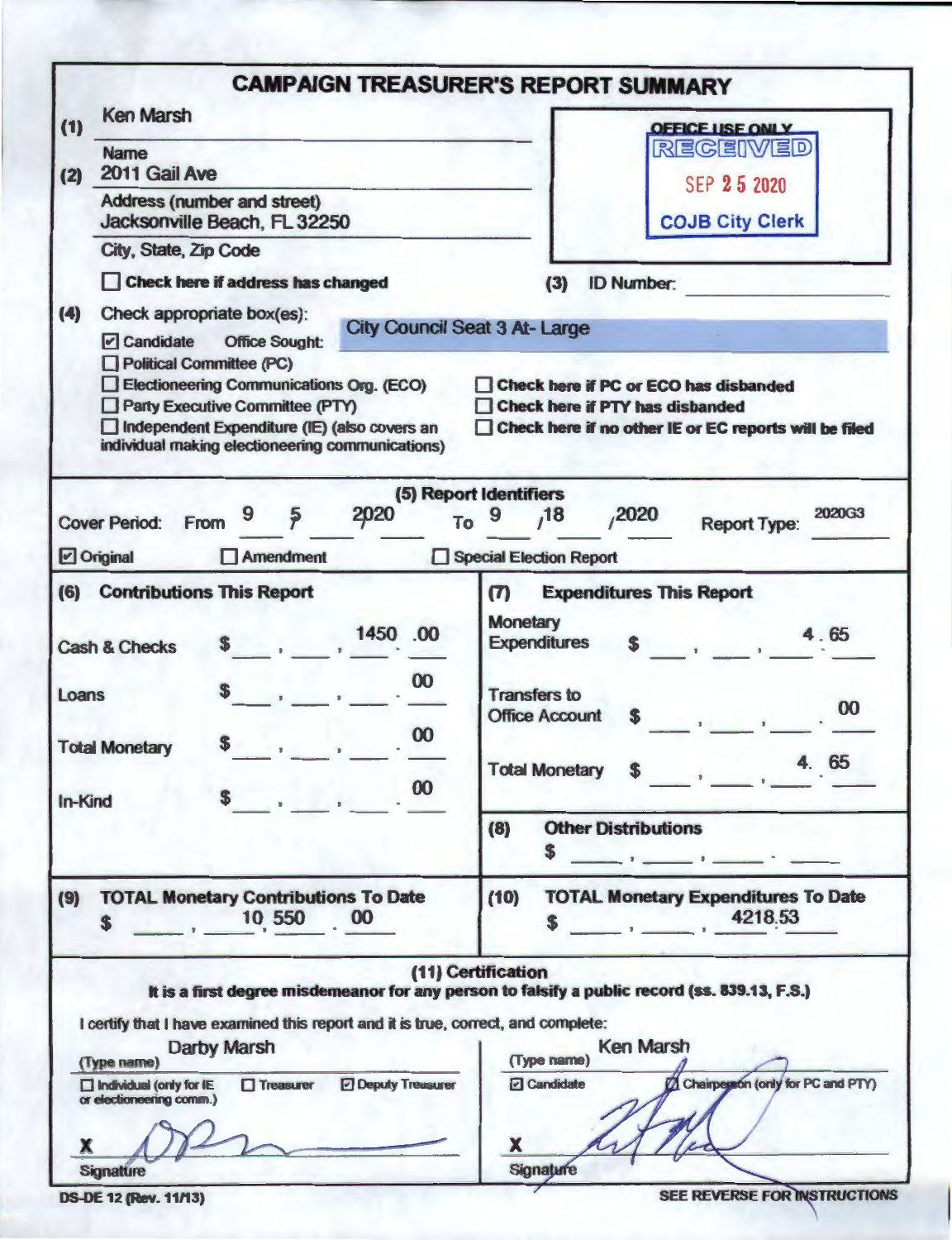| (1) Name Ken Marsh<br>(3) Cover Period 9 | 2020<br>09<br>$5\overline{ }$<br>through                 | 18 2020                                                                                     | (2) I.D. Number                          |                          | 1                             |
|------------------------------------------|----------------------------------------------------------|---------------------------------------------------------------------------------------------|------------------------------------------|--------------------------|-------------------------------|
|                                          |                                                          |                                                                                             | $(4)$ Page                               |                          | of                            |
| (5)<br><b>Date</b>                       | (7)<br><b>Full Name</b><br>(Last, Suffix, First, Middle) | (8)<br><b>Purpose</b>                                                                       | (9)<br><b>Expenditure</b><br>Type<br>CAN | (10)<br><b>Amendment</b> | (11)<br><b>Amount</b><br>4.65 |
| (6)<br><b>Sequence</b><br><b>Number</b>  | <b>Street Address &amp;</b><br>City, State, Zip Code     | (add office sought if<br>contribution to a<br>candidate)<br><b>Processing</b><br><b>Fee</b> |                                          |                          |                               |
| 09 8 2020                                | Paypal<br>2211 N. 1st St.                                |                                                                                             |                                          |                          |                               |
|                                          | San Jose, CA 95131                                       |                                                                                             |                                          |                          |                               |
|                                          |                                                          |                                                                                             |                                          |                          |                               |
|                                          |                                                          |                                                                                             |                                          |                          |                               |
|                                          |                                                          |                                                                                             |                                          |                          |                               |
|                                          |                                                          |                                                                                             |                                          |                          |                               |
|                                          |                                                          |                                                                                             |                                          |                          |                               |
|                                          |                                                          |                                                                                             |                                          |                          |                               |
|                                          |                                                          |                                                                                             |                                          |                          |                               |

OS-OE 14 (Rev. 11/13) SEE REVERSE FOR INSTRUCTIONS AND CODE VALUES